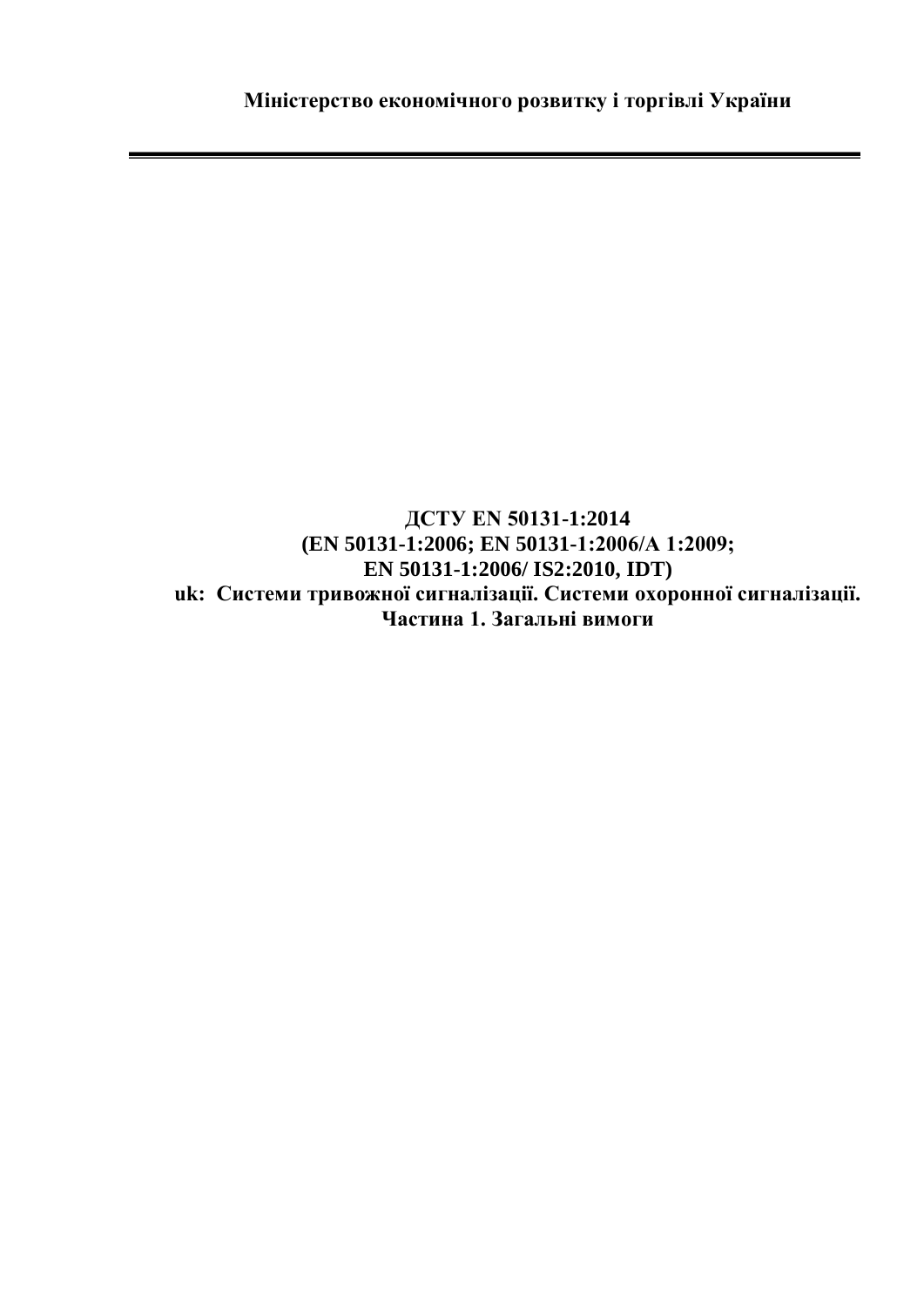EN 50131-1:2006 Alarm Systems - Intrusion and Hold-Up Systems - Part 1: System Requirements

Прийнято як національний стандарт методом підтвердження за позначенням ДСТУ EN 50131-1:2014 Системи тривожної сигналізації. Системи охоронної сигналізації. Частина 1. Загальні вимоги

Наказ від 30.12.2014 № 1494

Чинний від 1 січня 2016 року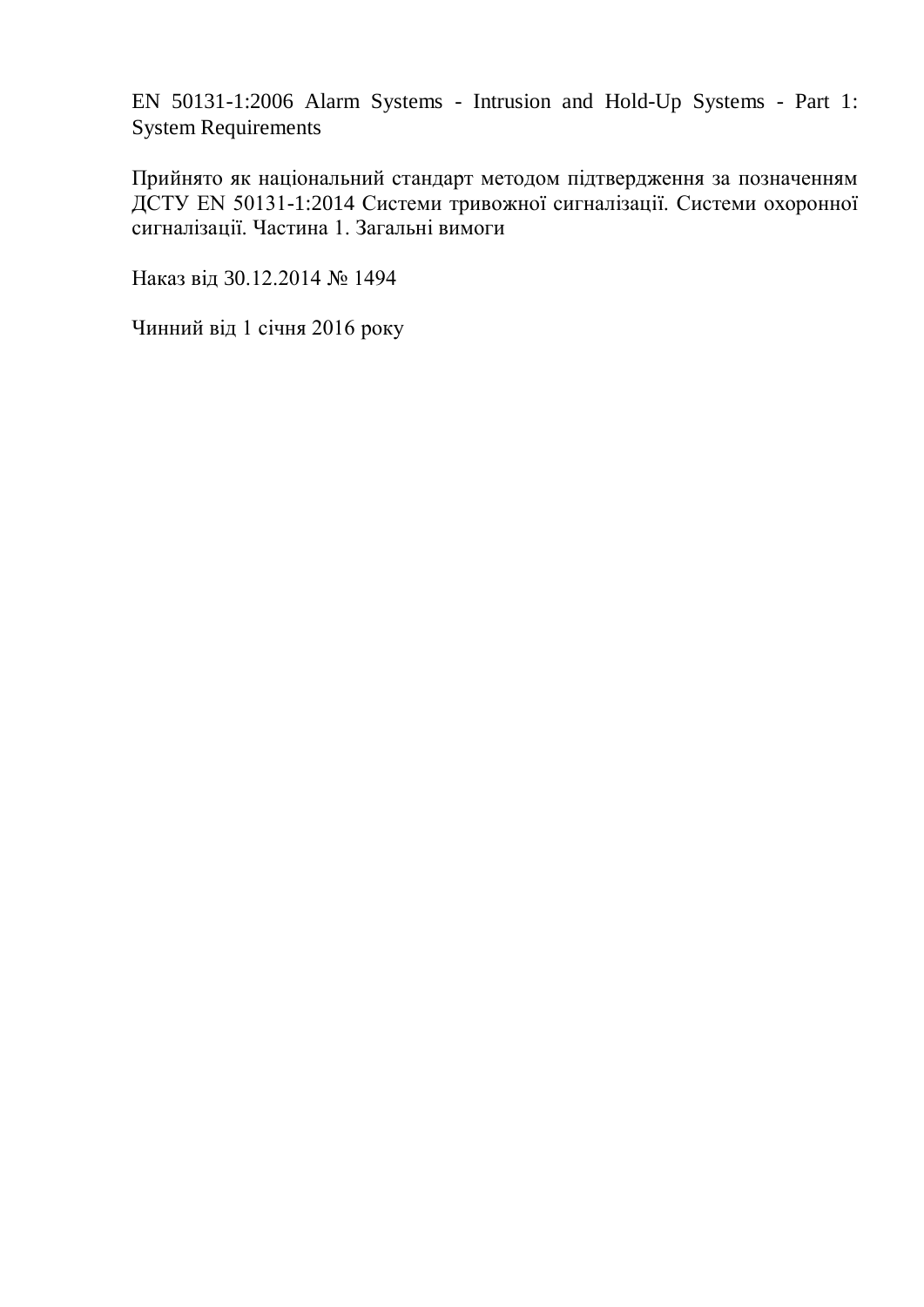## **CONTENTS**

Introduction

1 Scope

2 Normative references

- 3 Definitions and abbreviations
- 3.1 Definitions
- 3.2 Abbreviations
- 4 System functions
- 5 System components
- 6 Security grading
- 7 Environmental classification
- 7.1 Environmental Class I Indoor
- 7.2 Environmental Class II Indoor General
- 7.3 Environmental Class III Outdoor Sheltered
- 7.4 Environmental Class IV Outdoor General
- 8 Functional requirements
- 8.1 Detection of intruders, triggering, tampering and the recognition of faults
- 8.2 Other functions
- 8.3 Operation
- 8.4 Processing
- 8.5 Indications
- 8.6 Notification
- 8.7 Tamper security
- 8.8 Interconnections
- 8.9 l&HAS timing performance
- 8.10 Event recording
- 9 Power supply
- 9.1 Types of power supply
- 9.2 Requirements
- 10 Operational reliability
- 10.1 l&HAS components
- 11 Functional reliability
- 12 Environmental requirements
- 12.1 Electromagnetic compatibility
- 13 Electrical safety
- 14 Documentation
- 14.1 Intruder and hold-up alarm system documentation
- 14.2 Intruder and hold-up alarm system component documentation
- 15 Marking/Identification
- Annex A (normative) Special national conditions
- Annex B (informative) Alarm transmission system performance criteria
- Table 1 Faults
- Table 2 Levels of access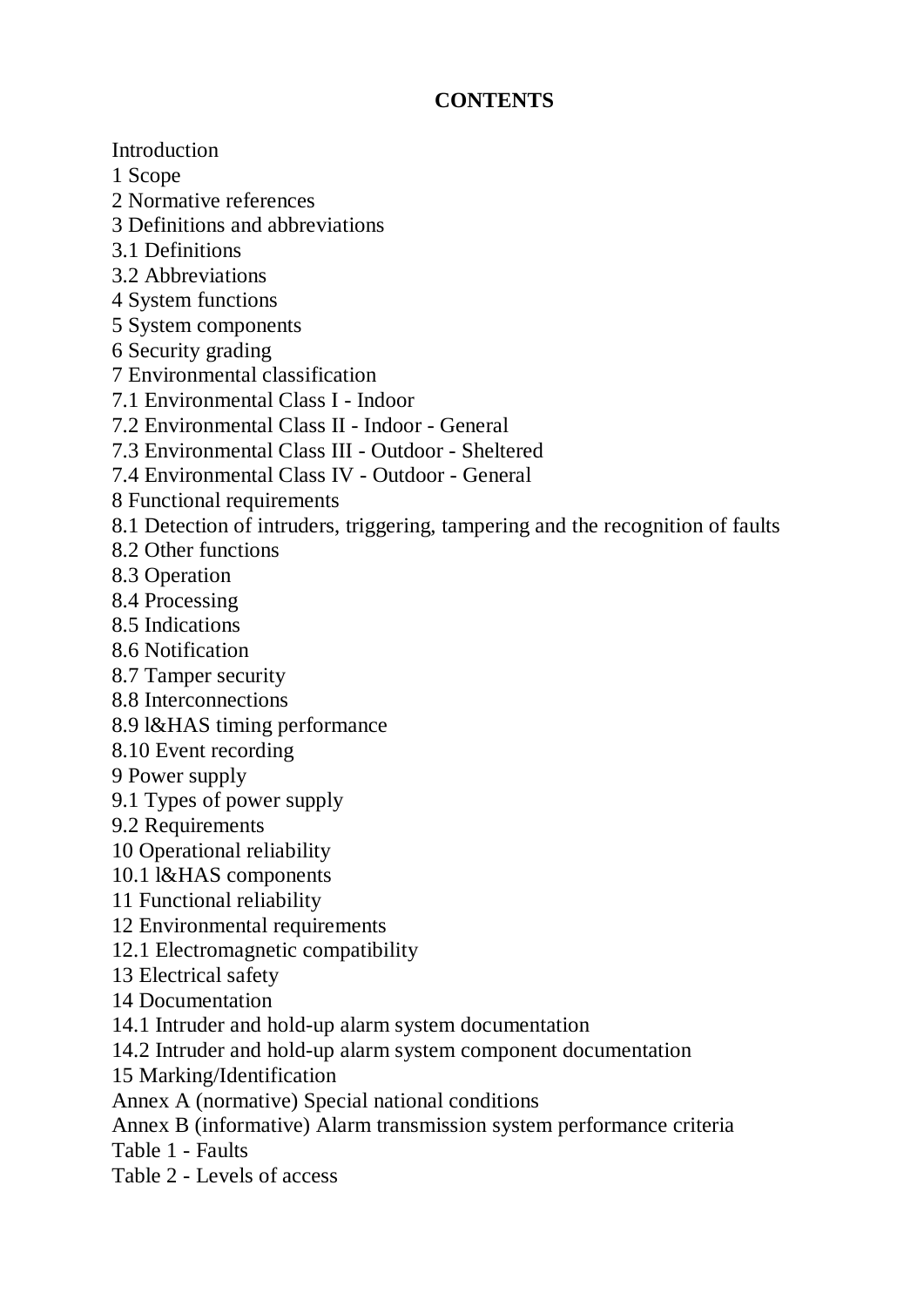- Table 3 Authorisation code requirements
- Table 4 Prevention of setting
- Table 5 Overriding of prevention of setting conditions
- Table 6 Restoring
- Table 7 Processing of intruder, hold-up, tamper alarm and fault signals/messages
- Table 8 Indication
- Table 9 Indications available during set and unset status at access level 1
- Table 10 Notification Requirements
- Table 11 Alarm transmission system performance criteria
- Table 12 Tamper detection Components to include
- Table 13 Tamper detection Means to be detected
- Table 14 Monitoring of substitution
- Table 15 Monitoring of substitution Timing
- Table 16 Maximum unavailability of interconnections
- Table 17 -Verification intervals
- Table 18 Maximum time period from last signal or message
- Table 19 Security of signals and messages
- Table 20 Signals or messages to be generated
- Table 21 Event recording Memory
- Table 22 Event recording Events to be recorded
- Table 23 Minimum duration of alternative power supply
- Table 24 Alternative power supply- Recharge periods
- Table B.1 Transmission time classification
- Table B.2 Transmission time Maximum values
- Table B.3 Reporting time classification

## **SCOPE**

This European Standard specifies the requirements for Intrusion and Hold-up Alarm Systems installed in buildings using specific or non-specific wired interconnections or wire-free interconnections. These requirements also apply to the components of an l&HAS installed in a building which are normally mounted on the external structure of a building e.g. ancillary control equipment or warning devices. The standard does not include requirements for exterior l&HAS.

This standard specifies performance requirements for installed l&HAS but does not include requirements for design, planning, installation, operation or maintenance.

These requirements also apply to l&HAS sharing means of detection, triggering, interconnection, control, communication and power supplies with other applications. The operation of an l&HAS shall not be adversely influenced by other applications.

Requirements are specified for l&HAS components where the relevant environment is classified. This classification describes the environment in which an l&HAS component may be expected to operate as designed. When the requirements